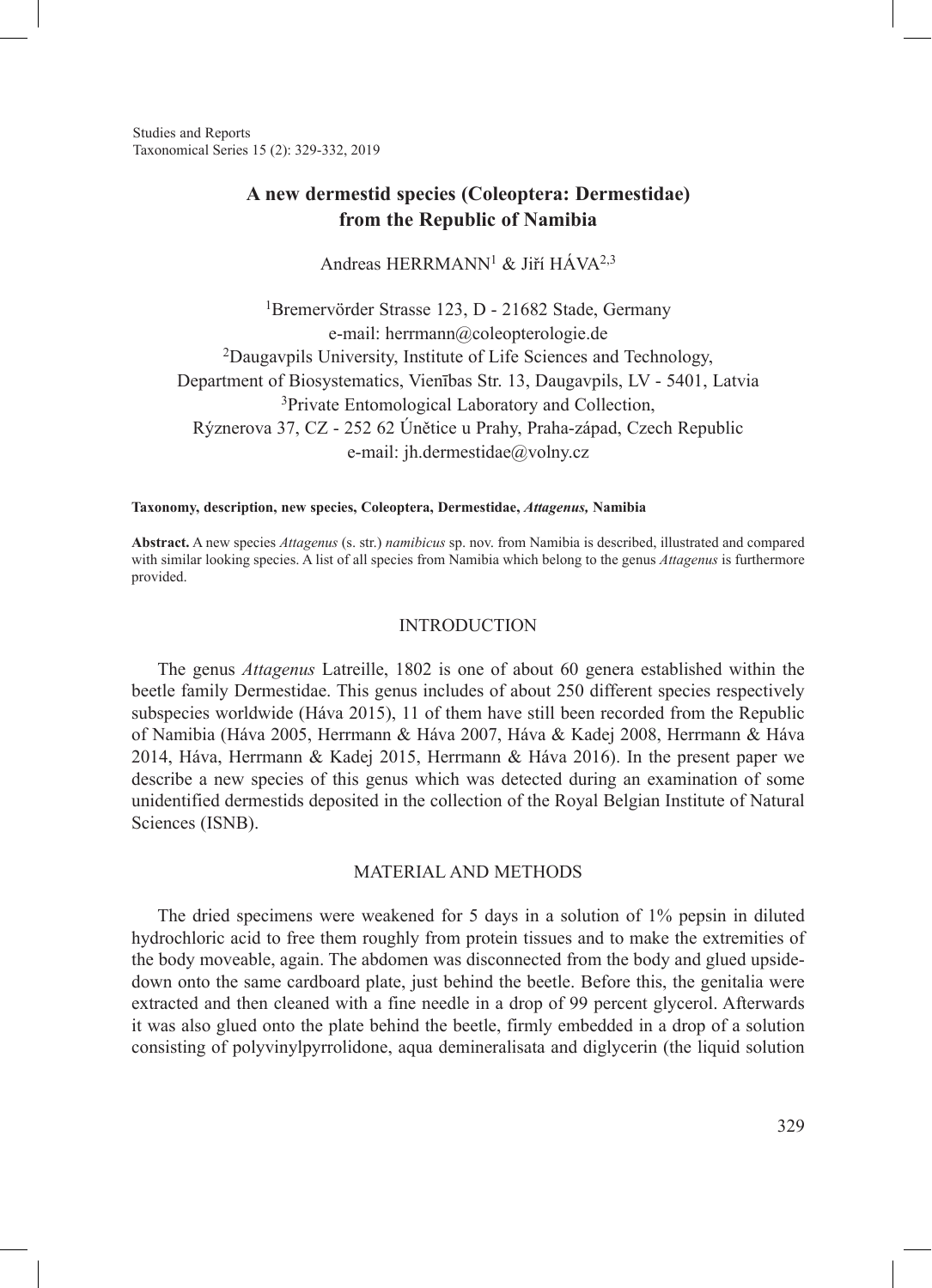becomes permanently solid after a few minutes). Photos of body and abdomen were taken with a digital SLR camera Sony alpha 35, connected to an objective Nikon CF N Plan Achromat 4x 160/- and extension rings; for the photos of the genitalia and antenna a Bresser Junior USB-Handmikroskop at 200x magnification was used. Because of the low depth of field all photos were taken as layered images, afterwards combined on a PC by software.

Nomenclature and systematics employed in the present paper follow Háva (2015).

The size of the beetle and of its body parts can be useful in species recognition, so the following measurements were made:

total length (TL) - linear distance from anterior margin of pronotum to apex of elytra;

pronotal length (PL) - maximal length measured from anterior margin to posterior margin; pronotal width (PW) - maximal linear transverse distance;

elytral length (EL) - linear distance from shoulder to apex of elytron.

elytral width (EW) - maximal linear transverse distance;

The type specimens of the species described are provided with a red, printed label showing the following text: "HOLOTYPUS [respectively PARATYPUS], *Attagenus* (s. str.) *namibicus* n. sp., Herrmann & Háva det. 2019".

Acronyms of type depositories:

AHEC Private collection of Andreas Herrmann, Stade, Germany;

ISNB Institut Royal des Sciences Naturelles de Belgique, Brussels, Belgium.

### **DESCRIPTION**

### *Attagenus* **(***Attagenus***)** *namibicus* **sp. nov.**

(Figs. 1-3)

**Type material.** Holotype (♂) labelled: "Namibia, Kuzikus W.R., 23°14'17"S 18°23'29"E, 17.ix-5.x.2012 Malaise trap, leg. J. Constant, V. Sougnez & N. Maes, I.G.:32.223". Paratypes (2  $\partial \partial$ ): with the same record data, legs and antennae partly damaged or missing. Holotype deposited in ISNB, paratypes in ISNB and AHEC.

**Description.** Body robust, longish oval (Fig. 1); measurements (in mm): TL 2.4, PL 0.6, PW 1.2, EL 1.9, EW 1.5. Head shiny black, with coarse and dense punctures, sparsely covered with quite long and recumbent light brown hairs, intermixed with very few whitish hairs; palpi dark brown. Eyes large, with short and hardly visible erect interfacetal setae. Ocellus distinct, shiny and convex. Antenna 11-segmented, yellow, segments 2 and 8 darkened, segments 1, 9, 10 and 11 black; the last three segments forming a distinct club densely covered by fine decumbent dark pubescence; the last segment of the club roughly as long as the two preceding combined, the whole club somewhat longer than antennomeres 1-8 combined (Fig. 2); on these segments, there are few erect brown hairs. Pronotum slightly bulged, broadest at apical edges, narrowing forward, entirely black and punctured as the head, lateral margins smooth, untoothed, not visible from above; dorsal surface sparsely covered with decumbent brown and whitish hairs, the whitish hairs mainly concentrated at lateral margins, at the middle of the apical side building some very blurred and indistinct spots different in size. Scutellum small, black and triangular, dull by punctuation. Cuticle of elytra darkish brown, dull by the dense and coarse punctures, with two bright fasciae of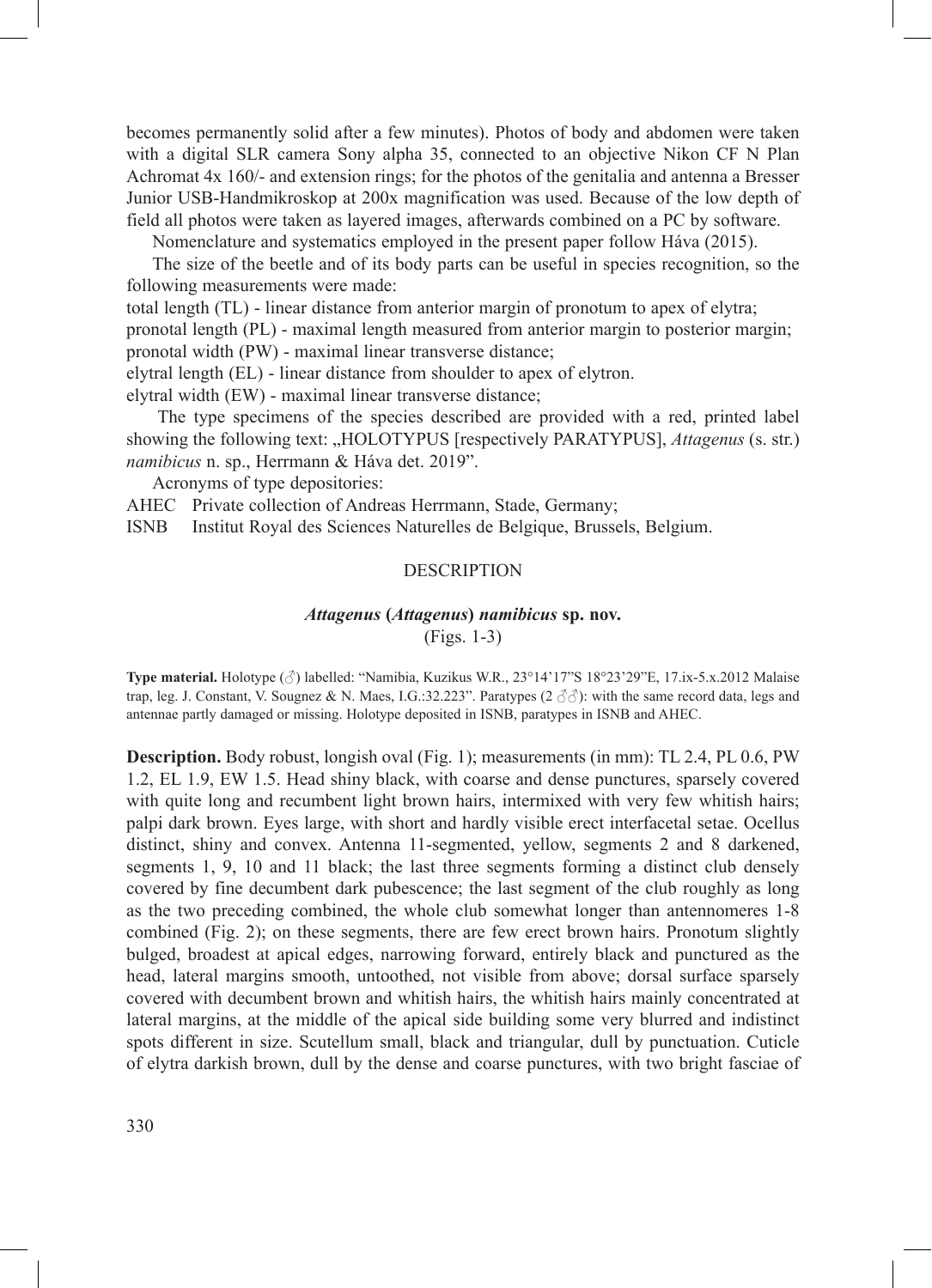whitish hairs reaching from the suture to the lateral margins; one fascia located in the anterior third and connecting semicircular scutellum with shoulder, the second one in the apical third is even broader and somewhat indistinct, humerus with a flat and indistinct bump; the elytral pubescence consisting entirely of decumbent brown hairs except whitish hairs producing two fasciae (Fig. 1). Legs robust and light brown, covered sparsely with erect, short bright hairs. All tibiae with several rows of strong brown spines at their lateral margins. Tarsi quite long, roughly as long as tibiae, light brown. Mesosternum darkish brown, sparsely covered with decumbent brown hairs. Abdominal ventrites brown, punctured as elytra and quite densely covered with recumbent dark brown hairs. Male genitalia as shown in Fig. 3.

**Female.** Unknown.

**Variability.** Variation in size: 2.3-2.4 mm.

**Differential diagnosis.** The new species resembles habitually very much *Attagenus donckieri* Pic, 1916 and *Attagenus freyi* Herrmann, Háva & Kadej, 2017 from South Africa, but differs from the first species by its much bigger male antennal club and the less bulged and trapezoidal pronotum; from the latter it differs by its slender body and the male genitalia which has a shorter median lobe and broader parameres. Furthermore the new species differs from both by the apical fascia which is much broader and blurred. From all other species belonging to the genus *Attagenus* occurring in the south of the African continent it could easily be distinguished by the conspicuous elytral pubescence in combination with the form of the male antennal club and genitalia.



Figs. 1-3. *Attagenus* (*Attagenus*) *namibicus* sp. nov., holotype (♂): 1- habitus, dorsal aspect; 2- antenna; 3- male genitalia.